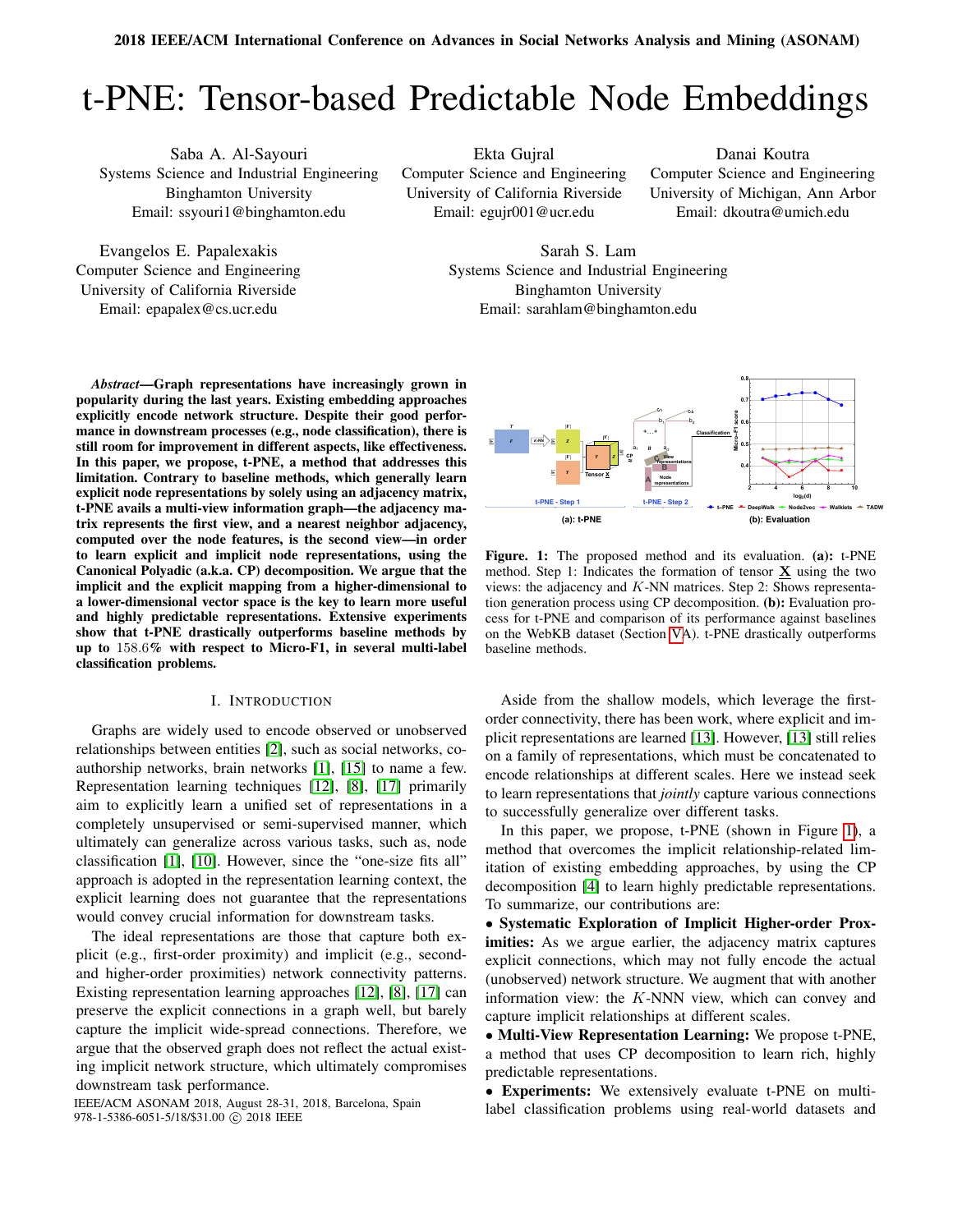benchmark against three existing embedding approaches.

### II. RELATED WORK

Here we briefly discuss the most related work to ours.

Conventional Representation Learning. There has been a recent surge of interest in representation learning techniques [\[7\]](#page-3-9), [\[9\]](#page-3-10). In particular, [\[12\]](#page-3-3), [\[8\]](#page-3-4), [\[17\]](#page-3-5) learn node representations by leveraging explicit connections. Despite their good predictive performance, they still fail to encode the implicit, unobserved connections, which compromises their generalizability across various tasks. On the other hand, [\[13\]](#page-3-7) sought to capture both the explicit and the implicit connections by learning a series of representation corpora that are concatenated for the best performance, while [\[19\]](#page-3-11) employed both the adjacency matrix and a textual information matrix to learn representations via matrix factorization. Table [I](#page-1-0) gives a qualitative comparison of conventional embedding methods vs. our method, t-PNE.

<span id="page-1-0"></span>TABLE I: Qualitative comparison of conventional representation learning methods vs. t-PNE.

|                  |                | <b>Preserve</b>    | <b>Preserve</b>    |  |  |
|------------------|----------------|--------------------|--------------------|--|--|
| Approach         | Predictability | <b>Explicit</b>    | Implicit           |  |  |
|                  |                | <b>Connections</b> | <b>Connections</b> |  |  |
| DeepWalk [12]    |                |                    |                    |  |  |
| node2vec [8]     |                |                    |                    |  |  |
| Walklets [13]    |                |                    |                    |  |  |
| <b>TADW [19]</b> |                |                    | ം                  |  |  |
| t-PNE            |                |                    |                    |  |  |

Tensor-based Representation Learning. To the best of our knowledge, this work is the first to demonstrate the use of tensor factorization techniques in the context of network representation learning. Tensor decomposition captures the node relations via low-dimensional latent components. There are very few NLP works that aim to learn word representations via tensor decomposition: [\[6\]](#page-3-12) generates word embeddings of prepositions using 3-mode tensor decomposition; and [\[18\]](#page-3-13) investigates three-way co-occurrences using non-negative tensor factorization. Aside from word representations, t-BNE [\[3\]](#page-3-14) learns brain network representations by leveraging side information. Unlike our work: (1) These directions are not designed to handle different real-world networks; and (2) The NLPrelated techniques cannot capture sophisticated connections that emerge in large-scale real-world networks.

#### III. PROBLEM FORMULATION

## *A. Preliminary Definitions*

A tensor or a multi-view graph is a higher order generalization of a matrix. We call tensor  $\underline{\mathbf{X}} \in \mathbb{R}^{I \times J \times L}$ , a three-"mode" tensor, where "modes" are the numbers of indices used to index the tensor. Here we use one of the most widely used tensor decompositions: CP decomposition [\[4\]](#page-3-8). Consider an example of 3-mode tensor  $\underline{\mathbf{X}} \in \mathbb{R}^{I \times J \times L}$  data of Amazon reviews [\[16\]](#page-3-15) with modes: *Users*, *Product* and *Word*. The R-latent component CP decomposition expresses as the summation of rank-1 tensors, i.e., a summation of outer products of three vectors, as follows:

$$
\underline{\mathbf{X}} \approx \sum_{r=1}^{R} \mathbf{A}(:,r) \circ \mathbf{B}(:,r) \circ \mathbf{C}(:,r)
$$
 (1)

where  $\mathbf{A} \in \mathbb{R}^{I \times R}$ ,  $\mathbf{B} \in \mathbb{R}^{J \times R}$  and  $\mathbf{C} \in \mathbb{R}^{L \times R}$  correspond to factor matrices of users, product, and word in modes, respectively.  $\circ$  indicates the outer product, and  $\mathbf{A}(:,r)$  represents the  $r^{th}$  column of **A**—the same applies to **B** and **C**.

## *B. Problem Definition*

Information Network. An information network is defined as a graph  $G = (V, E)$ , where V represents the set of nodes connected together by a set of edges  $E$ . In this paper, we focus on multi-view undirected, unweighted information graphs that describe the same set of nodes to learn network representations. Throughout the paper, we use the terms "view", "matrix", and "layer" interchangeably. For each network, we use two views; (1) The adjacency matrix; a square node-bynode matrix, which we refer to as,  $\mathbf{Y} \in \mathbb{R}^{V \times V}$ ; and (2) The feature matrix, which is denoted as,  $\mathbf{F} \in \mathbb{R}^{V \times T}$ .

Learning Large-scale Network Representations. Given a large-scale, multi-view information network,  $G = (V, E)$ , the problem of learning a graph  $G$ 's node representations strives to preserve the network explicit and implicit connections, while mapping each node  $v \in V$  from a higher-dimensional feature space to a lower-dimensional feature space  $\mathbb{R}^d$  using a mapping function,  $f_G: V \to \mathbb{R}^d$ , where  $d \ll |V|$ . For simplicity, we assume the tensor's rank  $R$  is given. Generally, when tensor decomposition is used in a multi-label classification context, the tensor rank  $R$  is set to the number of classes. Instead in this study, we employ CP decomposition for representation learning, therefore, we set  $R = d \ll |V|$ , where d is a parameter specifying the number of dimensions of our representation vector. The problem we solve is as follows:

**Given** a 3-dimensional tensor  $\underline{\mathbf{X}} \in \mathbb{R}^{V \times V \times L}$ , where the first view represents an adjacency matrix  $\mathbf{Y} \in \mathbb{R}^{V \times V}$ , and the other view indicates its corresponding K-NN matrix  $\mathbf{Z} \in \mathbb{R}^{V \times V}$ *,* Jointly Learn *an implicit and explicit representation of each vertex*  $v \in V$  *in tensor*  $\underline{\mathbf{X}}$  *under the hood of CP decomposition.* 

#### IV. PROPOSED METHOD

In order to successfully map the nodes of a multi-view graph G from a higher-dimensional to a lower-dimensional vector space using a mapping function,  $f_G: V \to \mathbb{R}^d$ , where  $d \ll |V|$ , we need to concurrently preserve the observed explicit and the unobserved implicit connections, which most of the existing methods fail to address. Therefore, we propose t-PNE, a method that learns rich representations using CP decomposition. Below, we describe the two steps of t-PNE. Step 1: Systematic Exploration of Implicit Higher-order Proximities. In the context of representation learning, the *firstorder* and the *second-order* proximities [\[7\]](#page-3-9), defined over the adjacency matrix, are commonly preserved. However, the predictive performance of existing methods indicates that utilizing these two proximity measures is insufficient to reconstruct the original network. To increase the predictive performance of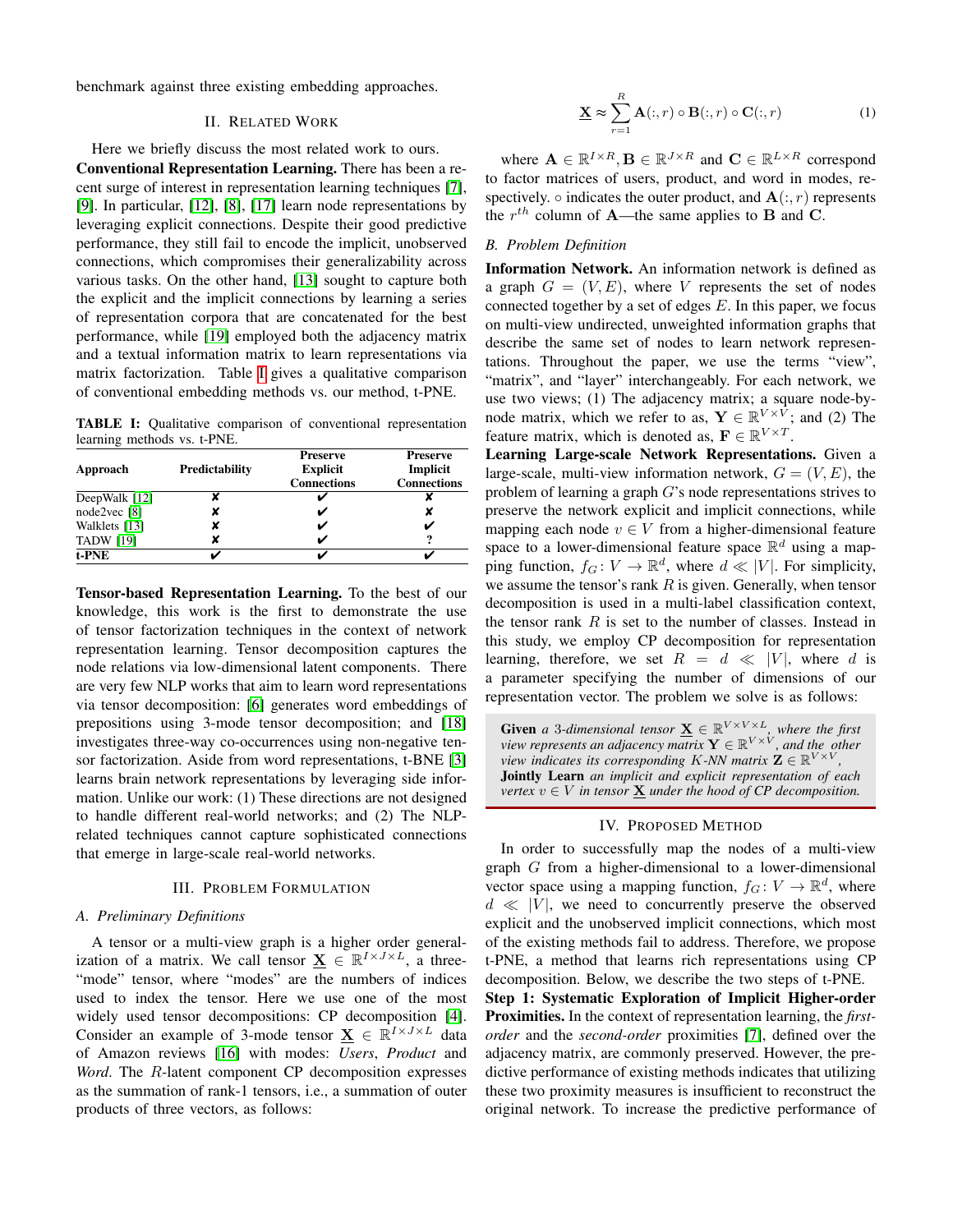representation learning methods, we propose to learn representations from both the explicit and the (widely ignored) numerous unobserved implicit relationships between nodes.

In more detail, we propose to *jointly* learn network representations that can effectively generalize across downstream processes, by leveraging a multi-view information graph, using CP decomposition. The first view is the adjacency matrix,  $\mathbf{Y} \in \mathbb{R}^{V \times V}$ , while the second view is the feature matrix,  $\mathbf{F} \in \mathbb{R}^{V \times T}$ , with a *T*-dimensional feature vector per node. However, as shown in Figure [1,](#page-0-0) we process the feature matrix  **using the**  $K$ **-order implicit proximity exploration algorithm** (shown in Algorithm [1\)](#page-2-1), where  $K$  represents the number of nearest nodes we specify, using the intuition of the K-NN algorithm [\[14\]](#page-3-16) for two reasons: (1) To systematically explore implicit higher order proximities that capture network connectivity patterns, since the direct use of matrix  $\bf{F}$  does not convey the implicit network connections (proven by TADW's [\[19\]](#page-3-11) performance in Section [V\)](#page-2-0); and (2) To make the size of the second view same as the size of the first view. Let the K-NN matrix,  $\mathbf{Z} \in \mathbb{R}^{V \times V}$ , be the feature matrix **F** after being processed by the  $K-NN$  algorithm [\[14\]](#page-3-16). As a measure of similarity, we use *cosine* similarity, which has been shown to efficiently capture proximity in sparse matrices (e.g., matrix  $\bf{F}$ ) [\[5\]](#page-3-17). Algorithm [1](#page-2-1) shows that for each input matrix  $\bf{F}$ , we generate the dot product matrix  $D$ , and the norm matrix  $N$  to create the output matrix Z.

Algorithm 1:  $K$ -order Implicit Proximity Exploration Input:  $\mathbf{F} \in \mathbb{R}^{V \times T}$ , K Output:  $\mathbf{Z} \in \mathbb{R}^{V \times V}$ 1:  $\mathbf{N} = (\sqrt{\sum_v^V |\mathbf{F}_v|^2}) * (\sqrt{\sum_v^V |\mathbf{F}_v|^2})'$  $\triangleright$  create norm matrix 2:  $\mathbf{D} = \mathbf{F}\mathbf{F}'$  $\triangleright$  create dot product matrix 3:  $\mathbf{Z} = \frac{\mathbf{D}}{\mathbf{N}}$ 4:  $diag(\mathbf{Z}) = 0$   $\triangleright$  keep diagonal as 0 for distance matrix 5: for  $i \leftarrow 1$  to K do 6:  $[-, i dx] = max(\mathbf{Z});$ 7: for  $j \leftarrow 1$  to V do 8:  $\mathbf{Z}(j, idx(j)) = 1;$ 9:  $$ 10: end for 11: end for 12: **return**  $Z \in \mathbb{R}^{V \times V}$ .

<span id="page-2-1"></span>Step 2: Multi-View Representation Learning. After we conduct *Step 1*, we now stack up the two views:  $\mathbf{Y} \in \mathbb{R}^{V \times V}$  and  $\mathbf{Z} \in \mathbb{R}^{\overline{V} \times V}$  to form the tensor  $\underline{\mathbf{X}}$ . We decompose the tensor  $X$  to compute the  $d$  latent components: node representations, using CP decomposition. Below, we show the mathematical formulation of CP decomposition:

> <span id="page-2-2"></span> $\mathcal{L} \approx \min ||\mathbf{\underline{X}} - \mathbf{A} \circ \mathbf{B} \circ \mathbf{C}||_F^2$  $(2)$

where the factor matrices  $\mathbf{A} \in \mathbb{R}^{V \times d}$  and  $\mathbf{B} \in \mathbb{R}^{V \times d}$ shares partially similar information as the  $\underline{\mathbf{X}}$  is symmetric in the first layer. The factor matrix  $C \in \mathbb{R}^{L \times d}$  indicates the contribution of each *view* or *layer* of tensor X to the learned latent representations.  $d$  is a parameter specifying the number of dimensions of our final feature representation.  $\Vert . \Vert$  represents the Frobenius norm. In order to solve the CP decomposition problem (shown in Eq.[\(2\)](#page-2-2)), we use the Alternating Least Squares (ALS) algorithm [\[4\]](#page-3-8). It repeatedly iterates over the factor matrices and updates them, as shown in Eq.[\(3\)](#page-2-3) - Eq.[\(5\)](#page-2-4), until the objective function stops decreasing.

<span id="page-2-3"></span>
$$
\mathbf{A} \leftarrow \min ||\mathbf{\underline{X}} - \mathbf{A}(\mathbf{C} \circ \mathbf{B})^{'}||_F^2 \tag{3}
$$

$$
\mathbf{B} \leftarrow \min ||\mathbf{\underline{X}} - \mathbf{B(C \circ A)}^{'}||_F^2 \tag{4}
$$

<span id="page-2-4"></span>
$$
\mathbf{C} \leftarrow \min ||\mathbf{\underline{X}} - \mathbf{C}(\mathbf{B} \circ \mathbf{A})^{'}||_F^2 \tag{5}
$$

Complexity Analysis and Convergence. In t-PNE, the procedure of computing the  $\mathbf{Z} \in \mathbb{R}^{V \times V}$  graph, takes  $O(|V|^2 + K^*)$  $|V|$ ) time. The complexity of each iteration of minimizing  $\mathcal L$ is  $O(NNZ(\underline{\mathbf{X}})) + O(|V|^2 + K|V|)$ , where  $NNZ()$  indicates the number of non-zero entries. The ALS algorithm converges to a good approximation error within 50-60 iterations.

## V. EXPERIMENTS

<span id="page-2-0"></span>We aim to answer how t-PNE compares to other representation learning approaches in multi-label classification.

Datasets. Table [II](#page-3-18) provides a brief description of the realworld datasets that we use in our experiments. The reason why we choose these networks, is the ease of obtaining the corresponding textual information matrices F along with the adjacency matrices.

Baselines. We evaluate the node representations obtained through t-PNE on standard, non-trivial multi-label classification problems. We compare t-PNE's performance against four representation learning methods: (1) DeepWalk [\[12\]](#page-3-3), (2) node2vec [\[8\]](#page-3-4), (3) Walklets [\[13\]](#page-3-7), and (4) TADW [\[19\]](#page-3-11).

Experimental Setup. (A) Hyperparameter Settings: For DeepWalk, node2vec and Walklets, we set the number of walks per node to 10, the walk length to 80, the neighborhood size to 10, and the number of dimensions of the feature representation  $d = 128$ . For node2vec, we set the return parameter  $p = 1$ , and the in-out parameter  $q = 1$ , in order to capture the homophily, and the structural equivalence connectivity patterns, respectively. For Walklets, we set the feature representation scale,  $\pi = 2$ , which captures the relationships captured at scale 2. For TADW, we set the regularization parameter  $\lambda = 0.2$ , the text rank  $TR = 200$ , and  $d = 128$ . For t-PNE, we vary K by dataset to reflect the best performance. Similarly to the baselines, we set the dimensionality of the learned representations to  $d = 128$ .

(B) Multi-label Classification: In multi-label classification each node in a graph is assigned to a single or multiple labels from a finite set of labels, L. In our study, we feed the learned representations to a one-vs-rest logistic regression classifier with the default L2 regularization. We report the mean Micro-F1 score results of the 10-fold cross validation.

Results. Table [III](#page-3-19) presents t-PNE's performance and its gain over the baseline techniques. For the entire datasets, we